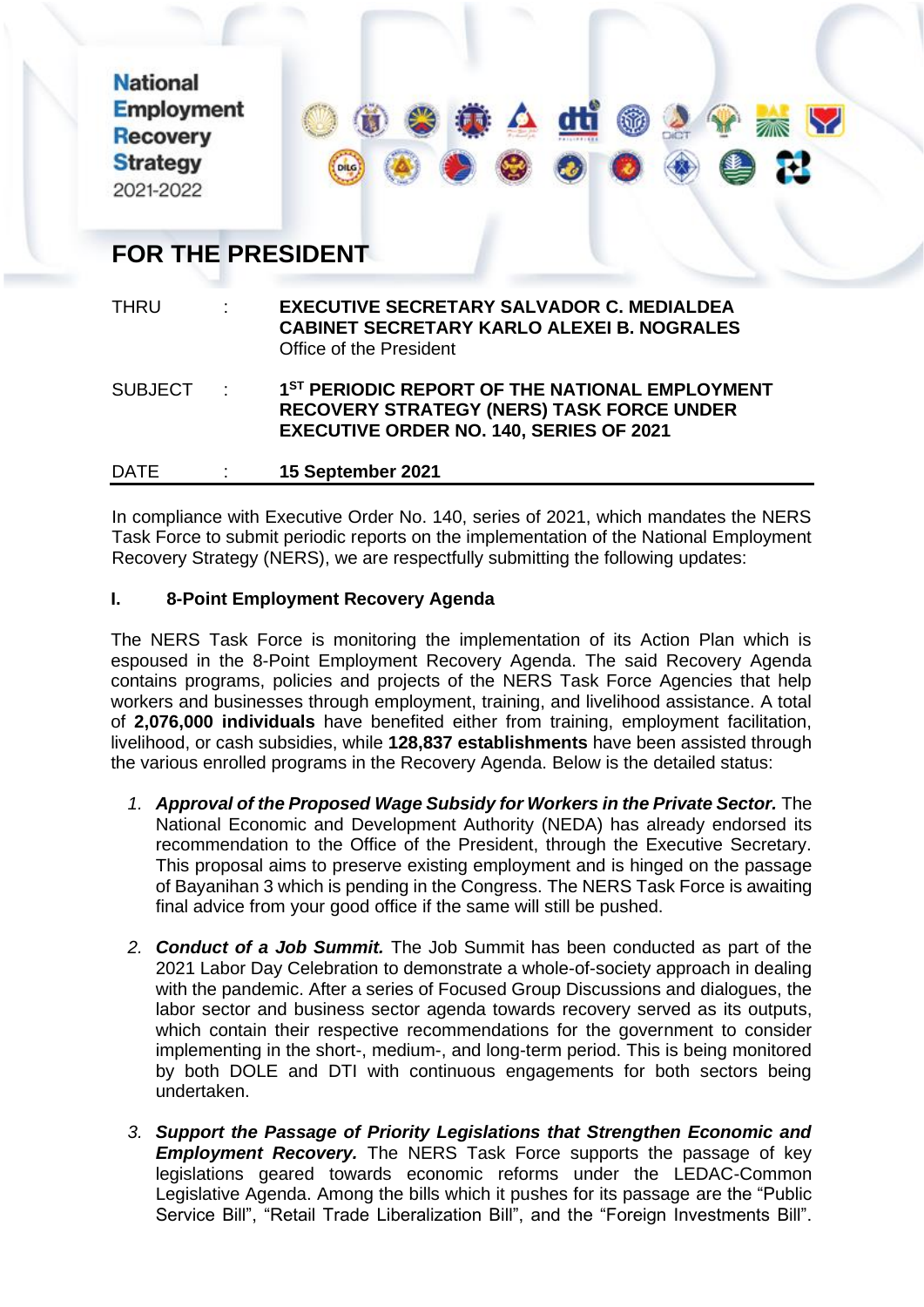The DTI is at the forefront in pushing for these legislative measures by attending public hearings and providing inputs on these policy measures.

Also, the NERS Task Force is looking at the inclusion of the Pandemic Protection Bill as a priority legislation. The bill seeks to adequately support and prioritize the purchase of critical products produced by local manufacturers in times of pandemic or public health emergencies to: (1) retain employment of skilled workers; and (2) assure the local availability of critical products to meet current demand/stockpiling requirements. It also provides for the: (1) accreditation of manufacturers and producers of critical products; (2) exemption from custom duties, value-added tax, and fees; (3) suspension of export requirement; (4) preferential procurement of critical products by the government, (5) exemption from the requirement of Phase IV clinical trial under Health Technology Assessment of vaccines and medicines; (6) stockpiling of critical products; and (7) relocation or expansion of manufacturing enterprises in the Philippines.

Meanwhile, the detailed support programs and accomplishments for the following items in the 8-Point Employment Recovery Agenda are listed in *Annex A*:

- *4. Promote Retooling and Upskilling of Workers* (pages 1-9)
- *5. Full Implementation of Youth Employability Programs* (pages 9-25)
- *6. Extend Assistance to Business Establishments* (pages 26-36)
- *7. Provide Social Protection to Vulnerable Groups* (pages 37-41)
- *8. Monitor and Support Continuous Implementation of Programs with High Impact on Employment (pages 41-43)*

### **II. Issuance of Resolutions**

As part of its functions, among others, to address the recovery of the labor market, and harmonize employment, training, and livelihood projects and programs of the Government, the NERS Task Force adopted two Resolutions, to wit:

- *1. Resolution on Local Preference for Government Procurement.* The NERS Task Force adopted a resolution on preference for locally-manufactured products in the Terms of Reference of Government Procurement. This is part of the efforts of the NERS Task Force to stimulate the economy by creating more demand for our locally-manufactured goods; thus, creating more jobs in the process. The Resolution has been already signed by the NERS Task Force Chairperson and Co-chairpersons, and is awaiting signature of other members. After completion of the signatories, the same will be endorsed to the Government Procurement Policy Board for their consideration to issue a general guidance for all government agencies. Attached as *Annex B* is a copy of the said resolution.
- *2. Resolution on Cross-Referencing of Programs and Services.* Citing the need for more convergence in the programs of the Government to create a mechanism that ensures the continuity of support for beneficiaries (e.g., from training to employment or livelihood/entrepreneurship) and to increase their chances of success, the NERS Task Force adopted a resolution to create a mechanism to harmonize employment, livelihood, and training programs and projects among NERS Task Force agencies aimed at enabling cross-referencing to sustain the needed support of beneficiaries. This is also in consonance with Section 3.b of Executive Order No. 140-2021 which provides that one of the functions of the NERS Task Force is to harmonize the employment, livelihood, and training projects and program of the National Government to preserve and create more jobs. The